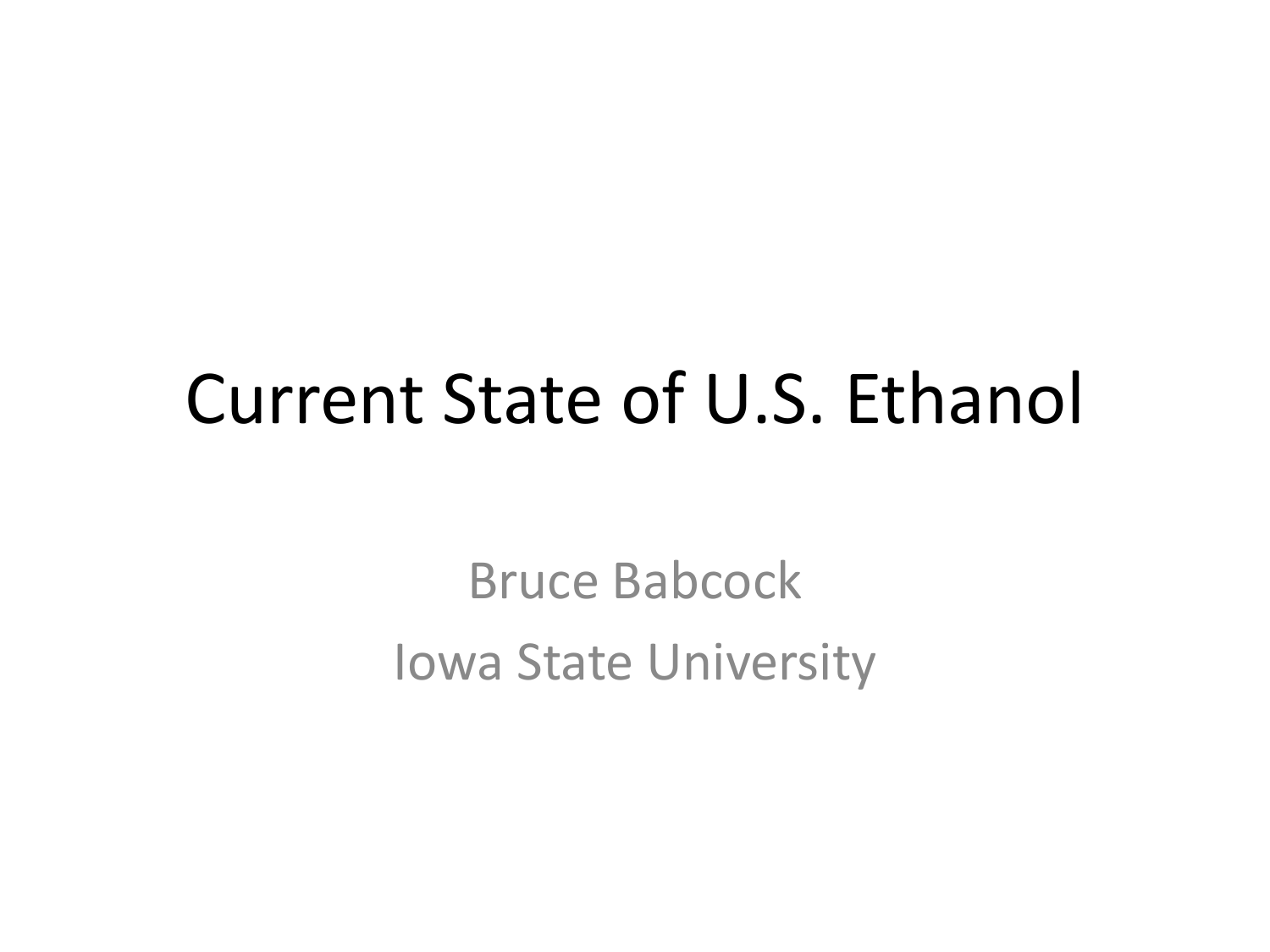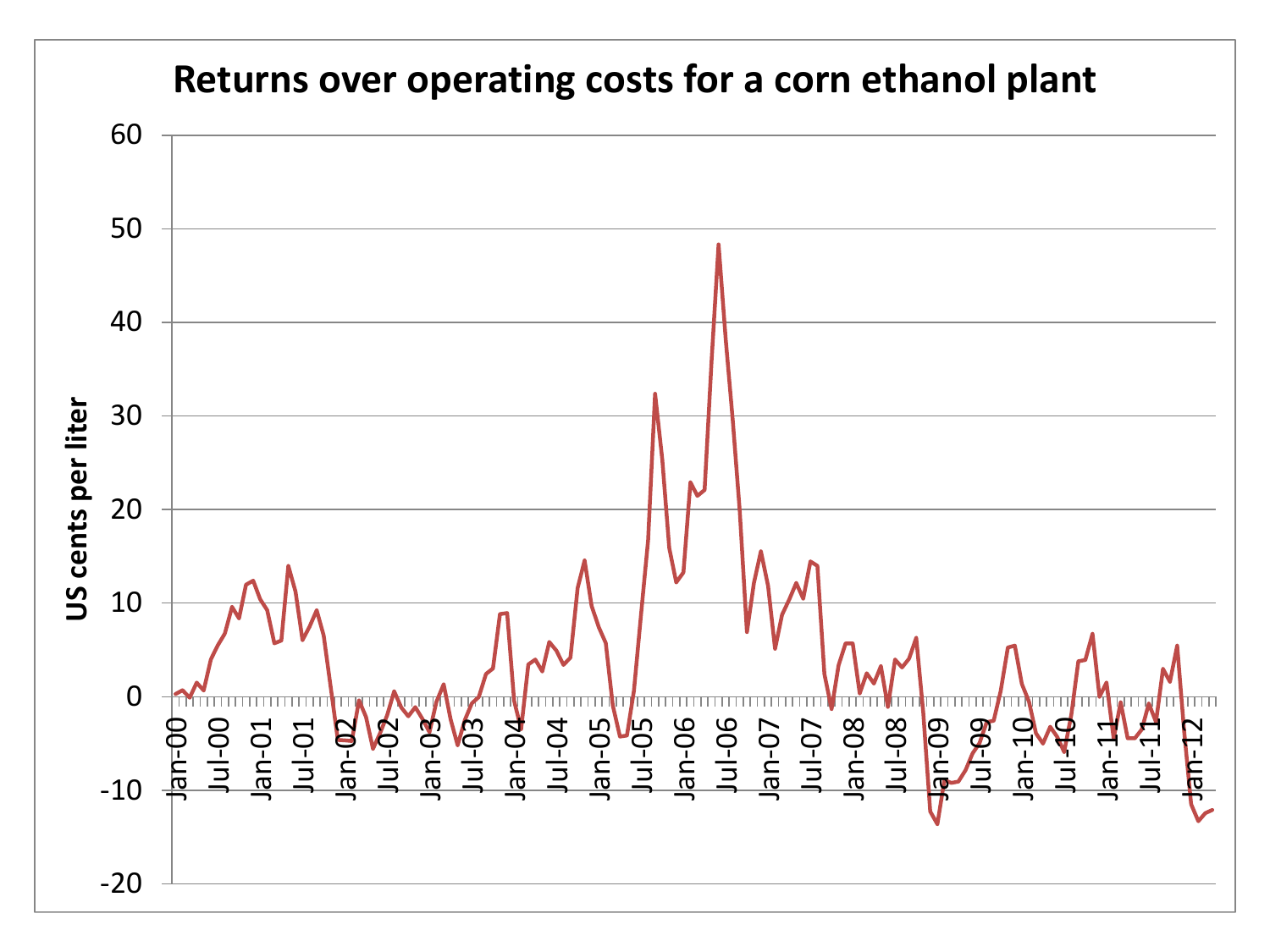#### **US Ethanol Production**

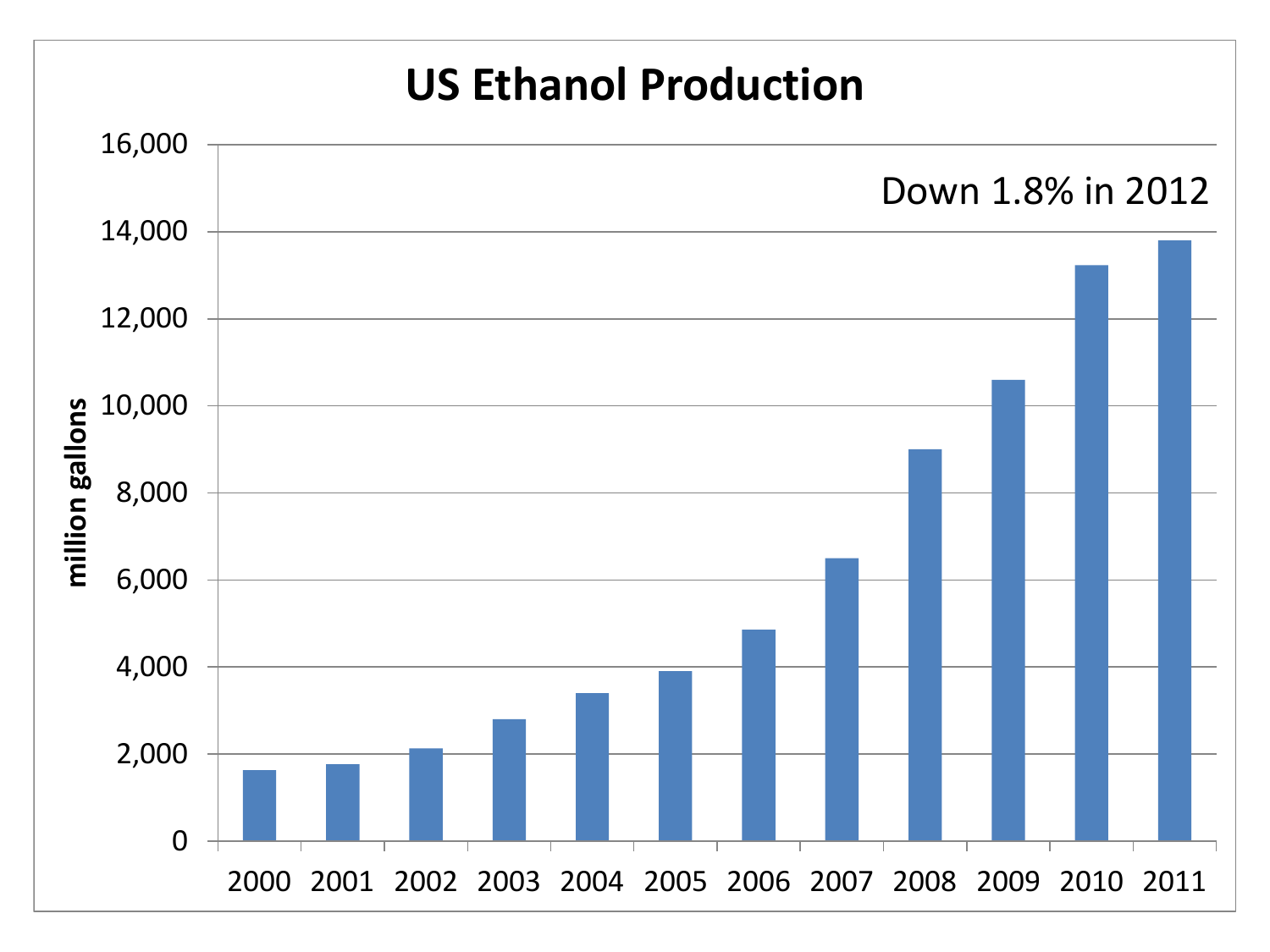#### **US Finished Motor Fuel Consumption**

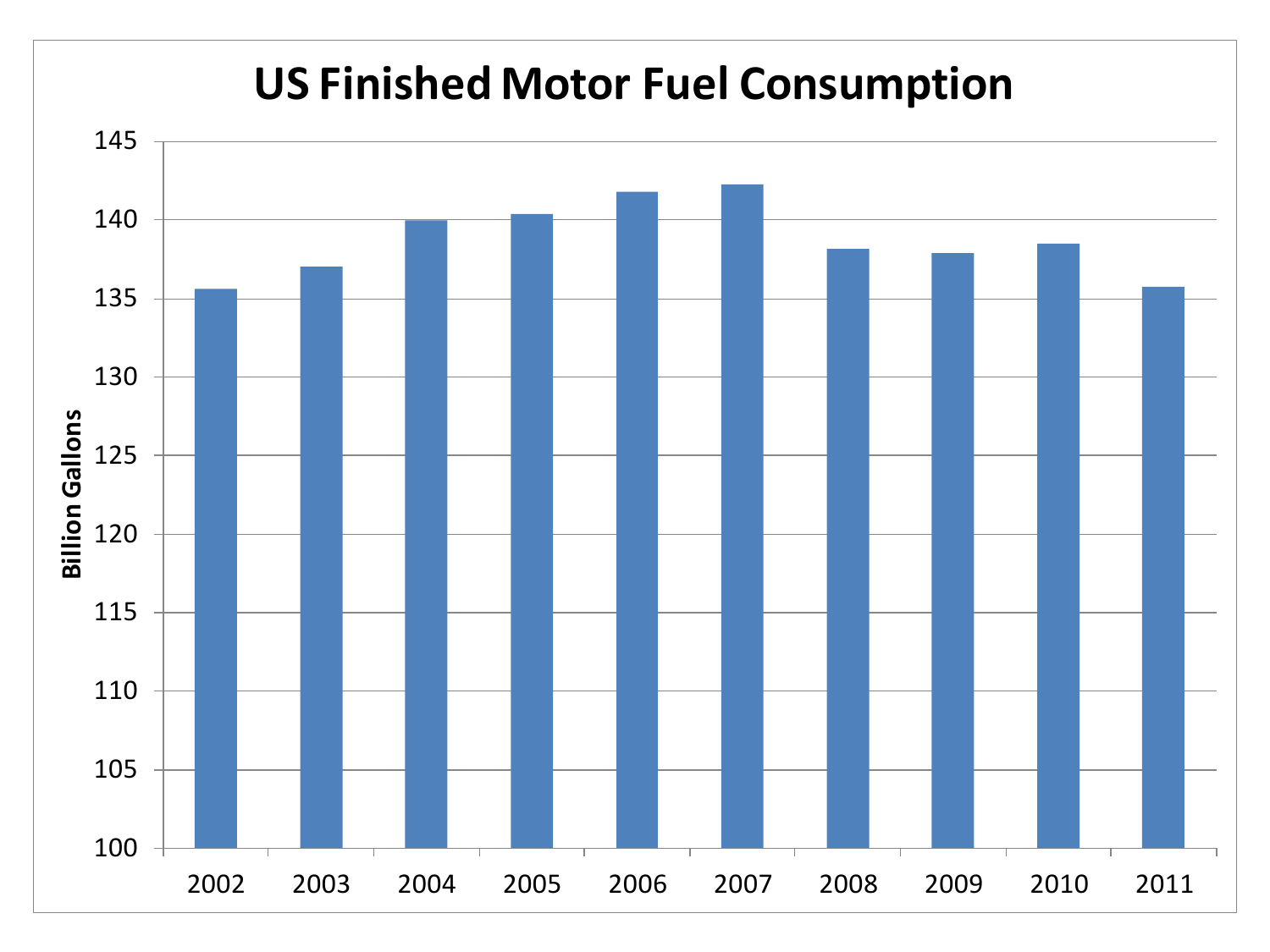#### **US Gasoline Consumption Has Declined Substantially More than Fuel Consumption**

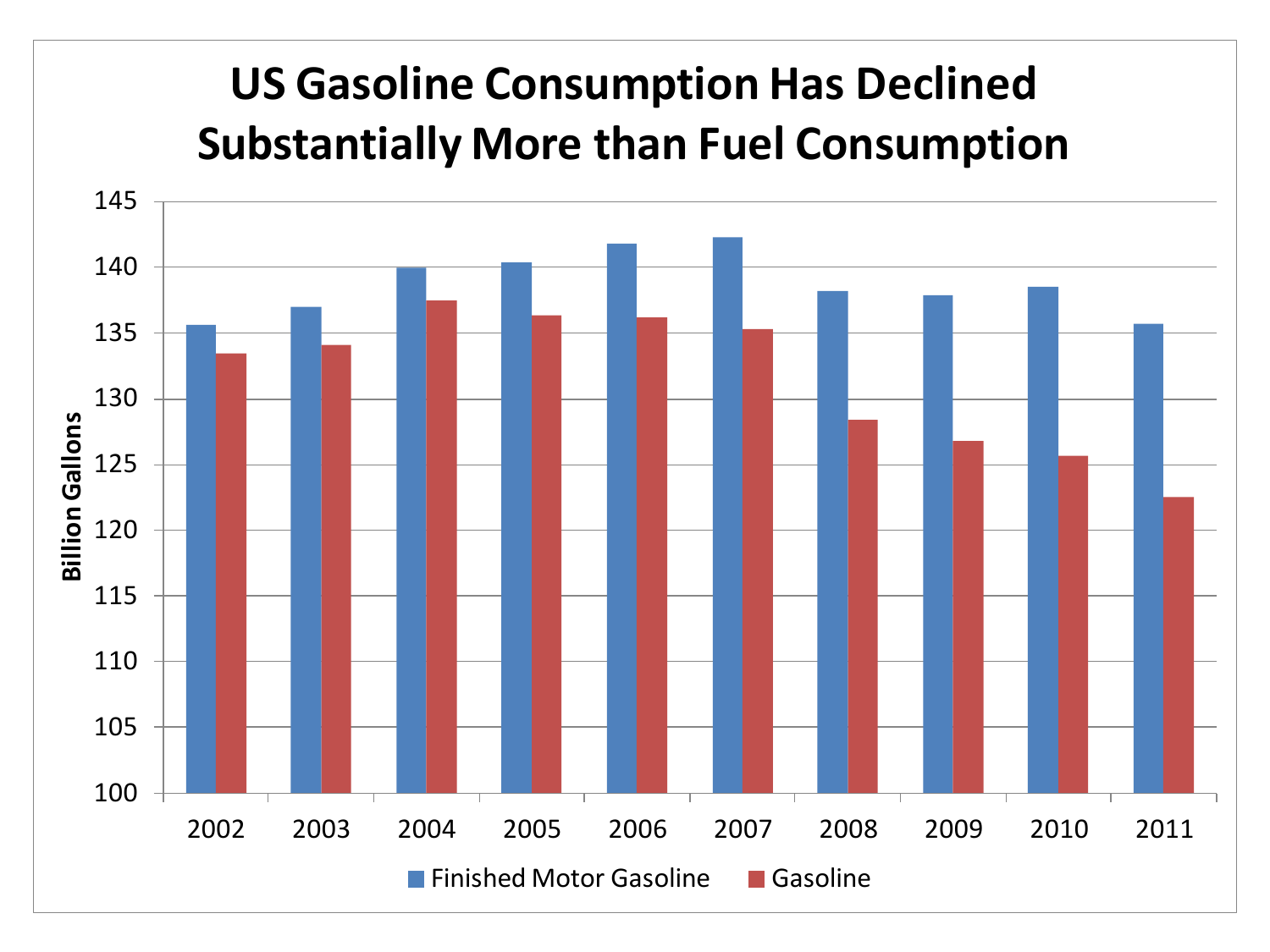# Value Offered by Ethanol

- Source of energy to drive autos – Ethanol has 2/3rds the energy as gasoline
- Source of octane
	- Ethanol is a high octane (rating = 110) fuel
- Source of oxygenate
	- Allows fuel to burn more completely, thereby reducing emissions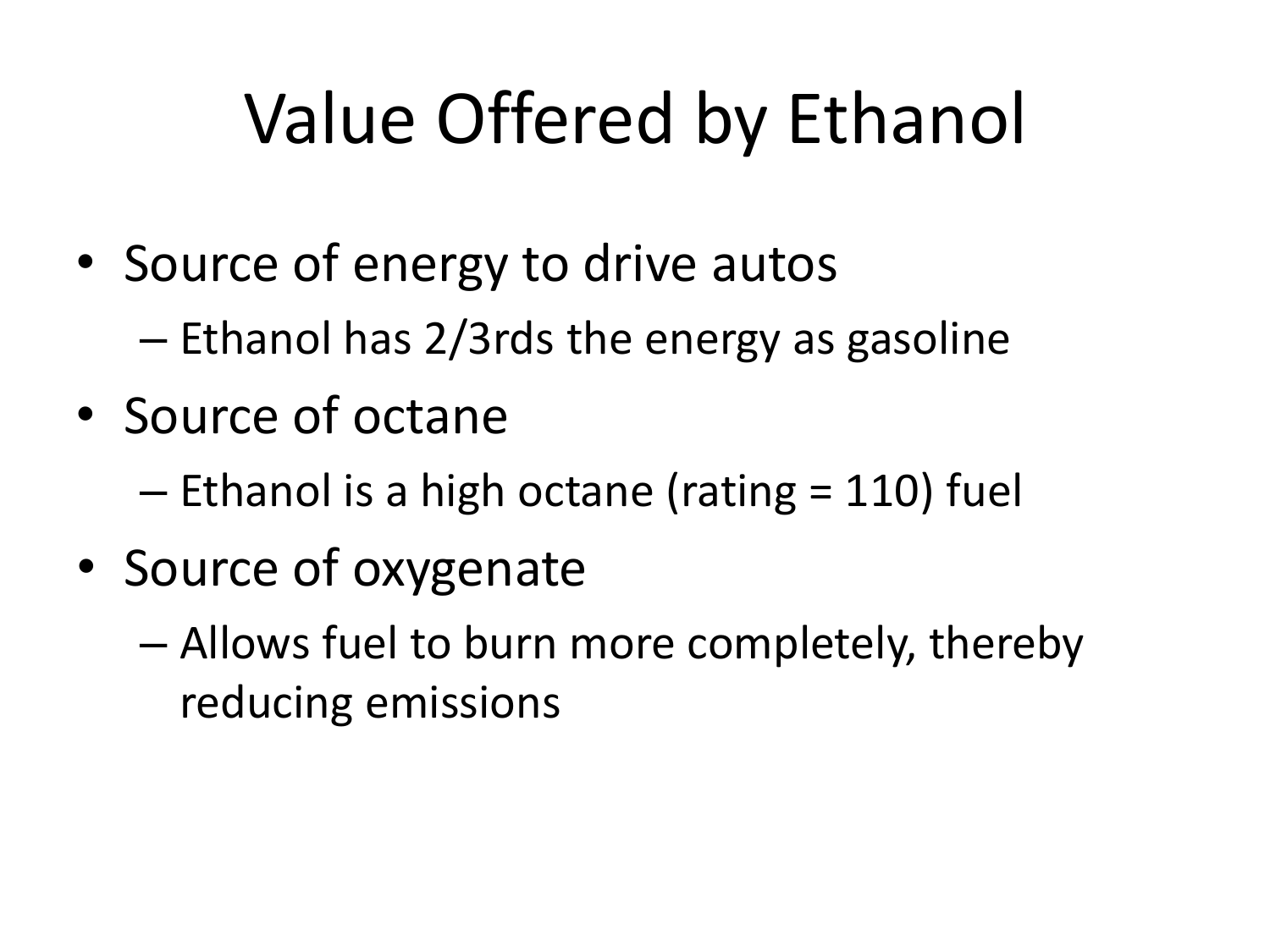# Willingness to Pay for Ethanol

- Source of energy?
	- 70% of the price of gasoline
- Source of octane?
	- Toulene costs \$4.00 per gallon
	- Production of toulene is 4 billion liters versus 50 billion liters of ethanol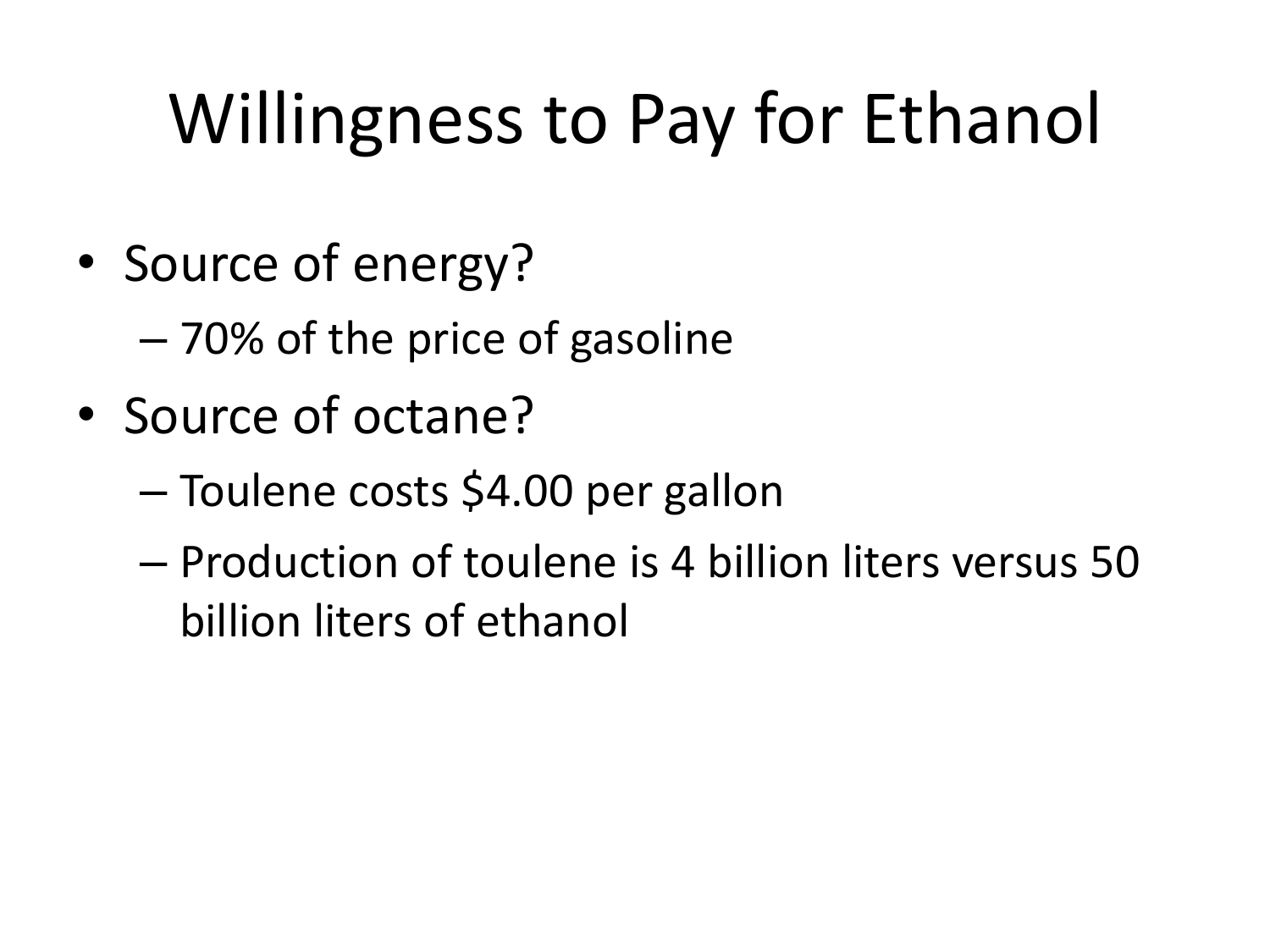# Willingness to Pay for Ethanol

• Ethanol is a high octane fuel (octane = 110)

• 90% blend of 84.4 octane gasoline plus 10% ethanol = "regular" US gasoline (87 octane)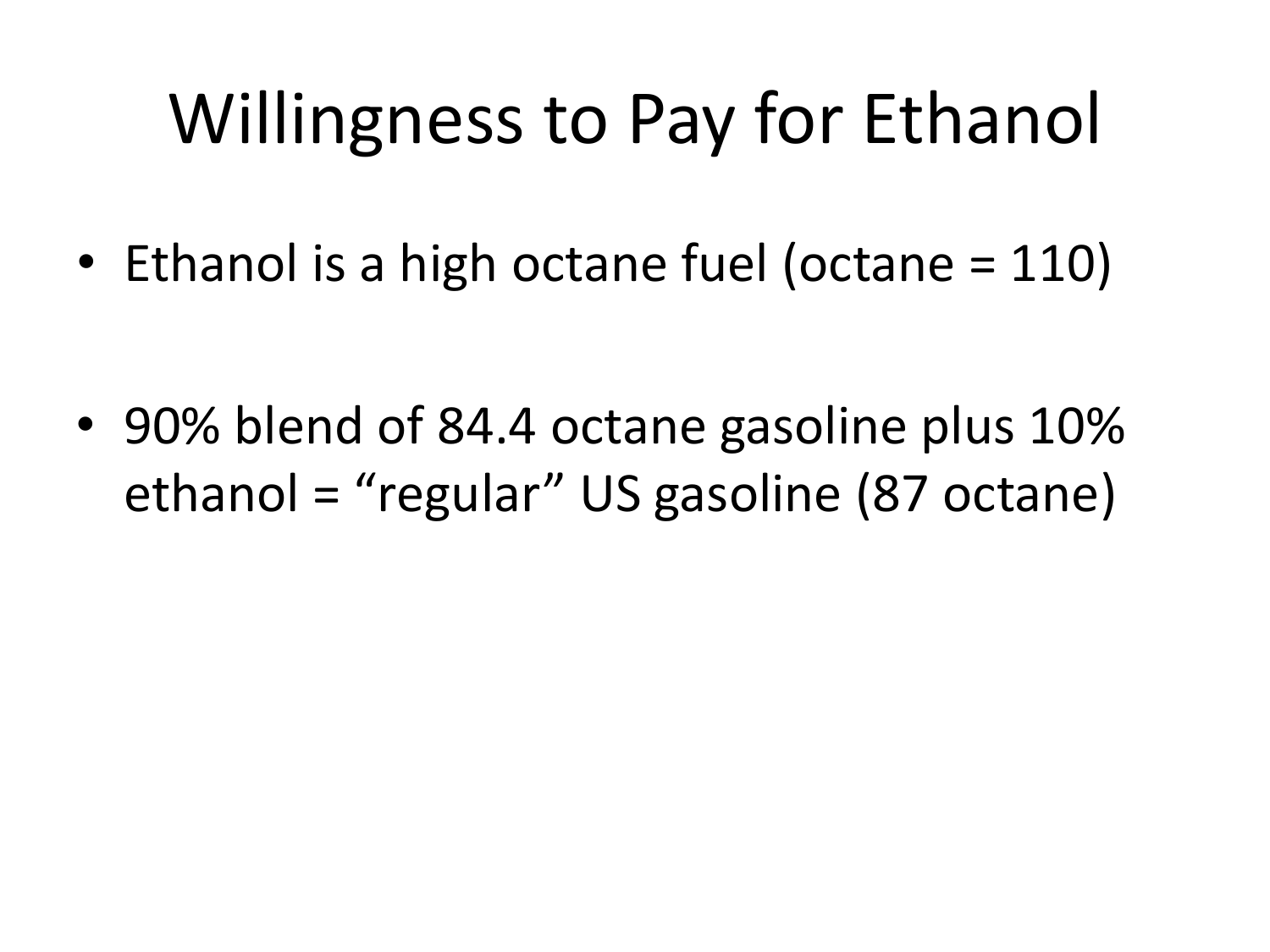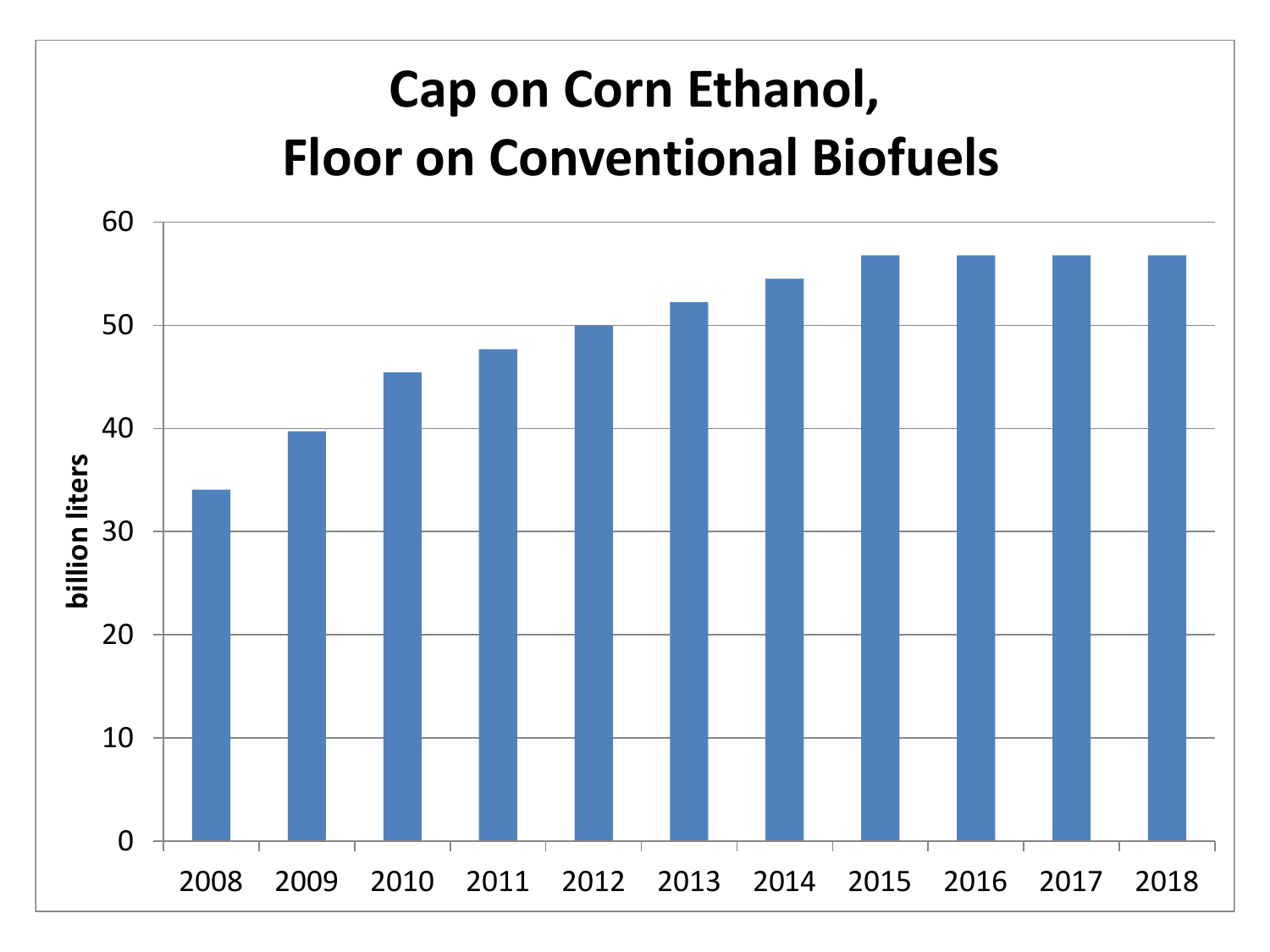#### **Willingness to Pay for Corn by Ethanol Plants**

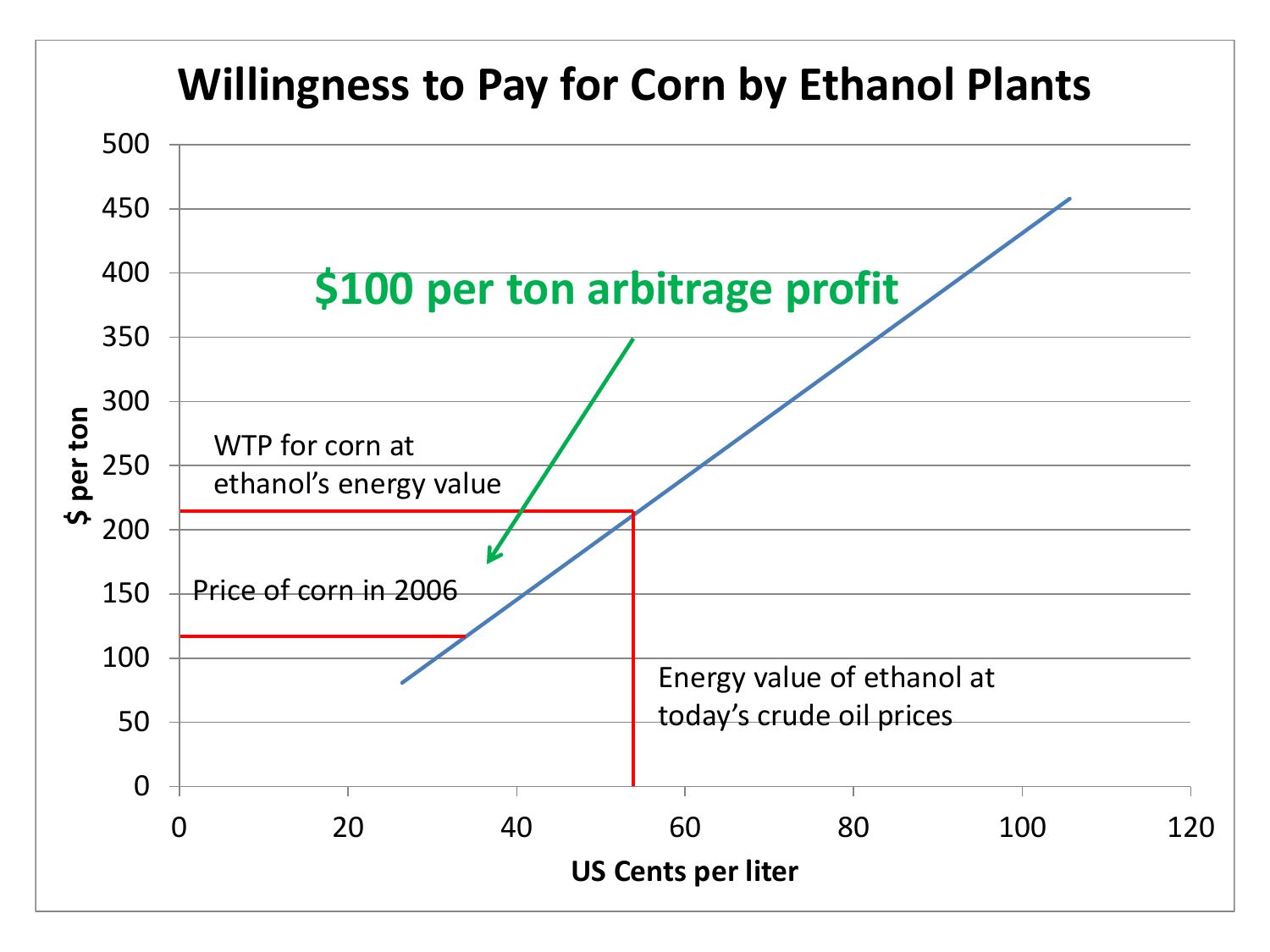#### **Willingness to Pay for Corn by Ethanol Plants**

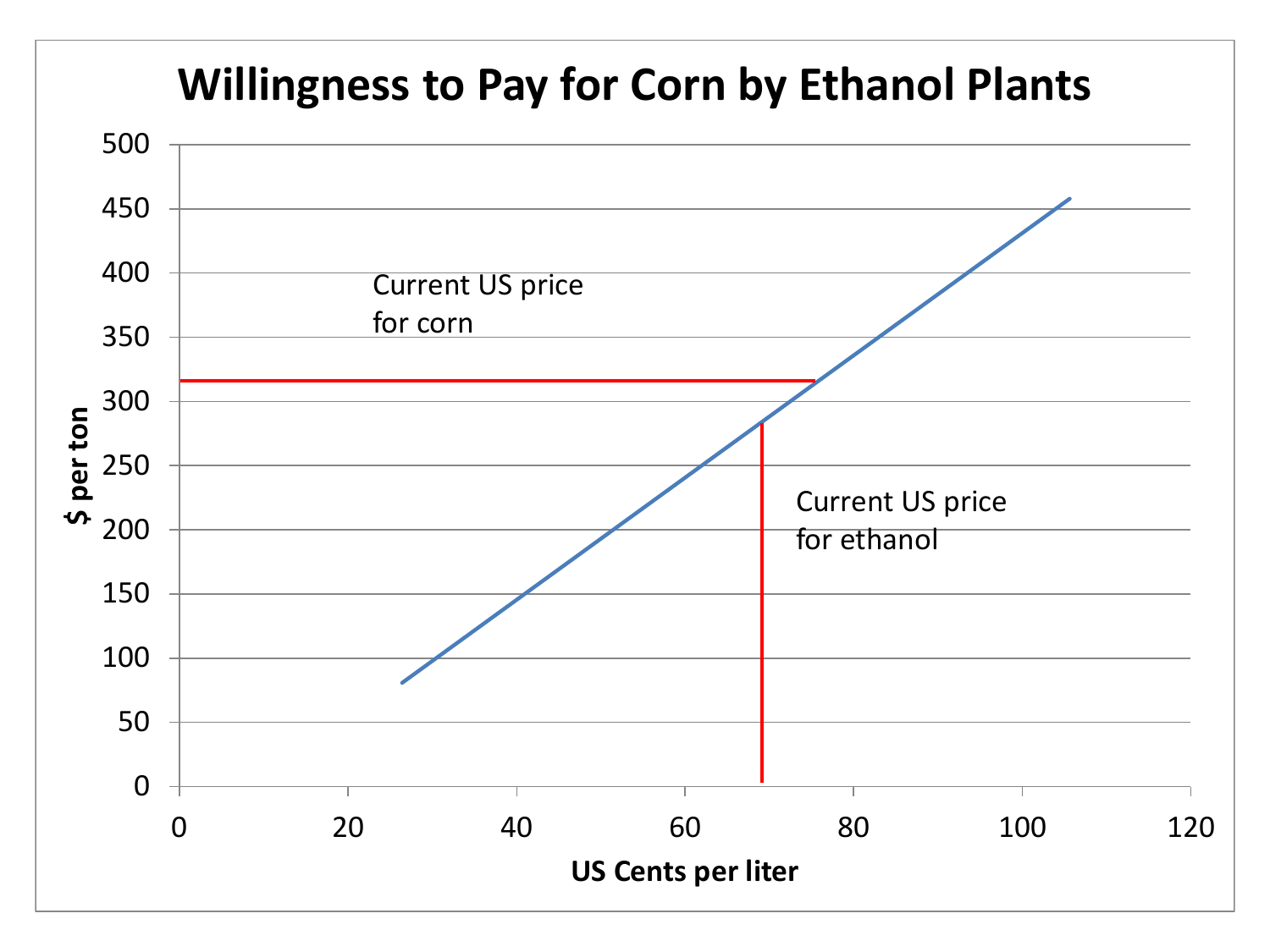### Impacts of Drought on Corn Supplies

- Expected 2012 Production
	- 360 million tons
- USDA August 10<sup>th</sup> Projections
	- 275 million tons of corn (down 24%)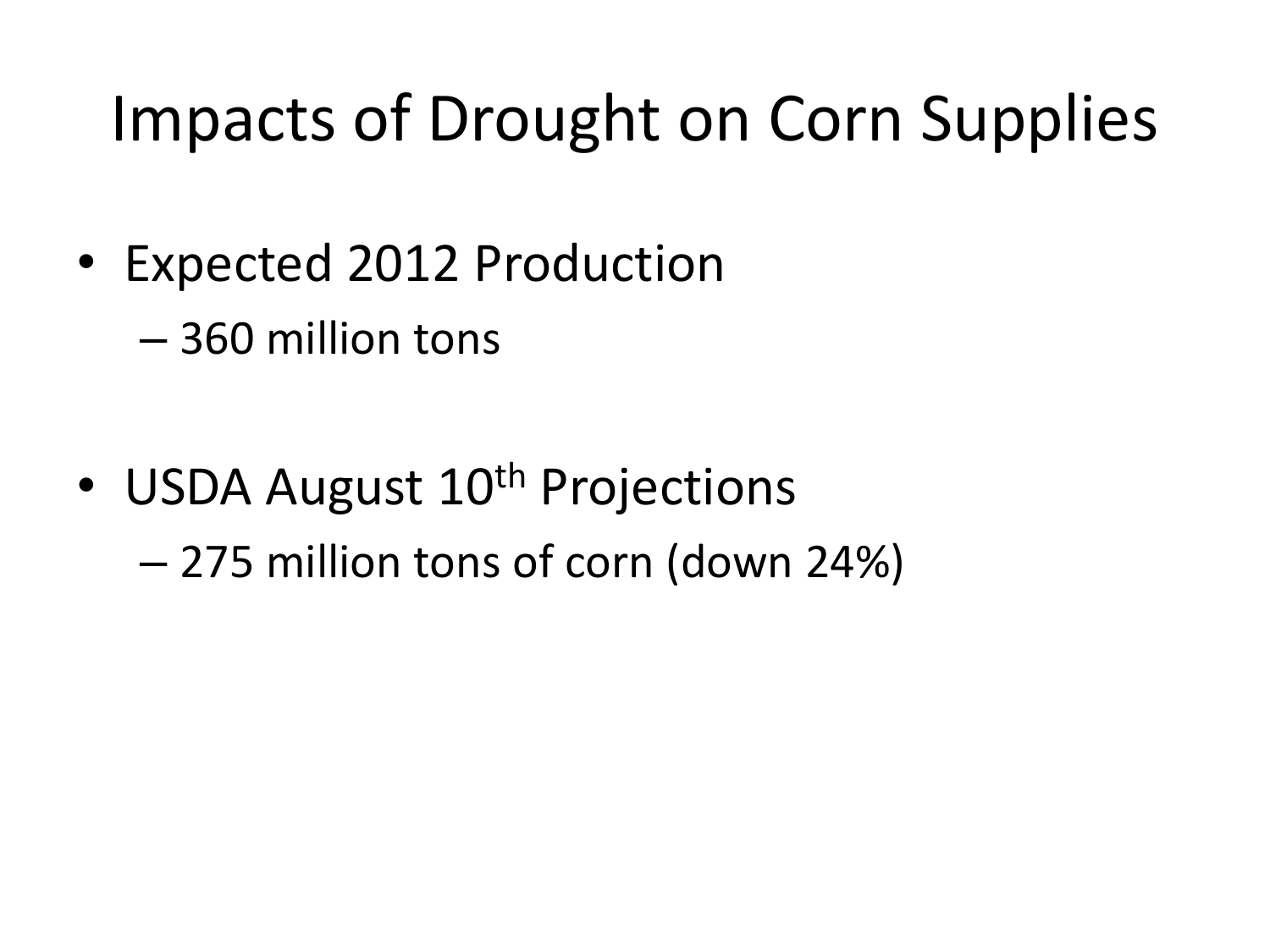# The Problem

- US corn use was 317 million tons in 2011
	- 127 million for ethanol
	- 117 million for feed
	- 40 million for exports
	- 36 million for food and seed
- With total supplies of 285 million tons and 2011 use of 317, U.S. is "short" 32 million tons of corn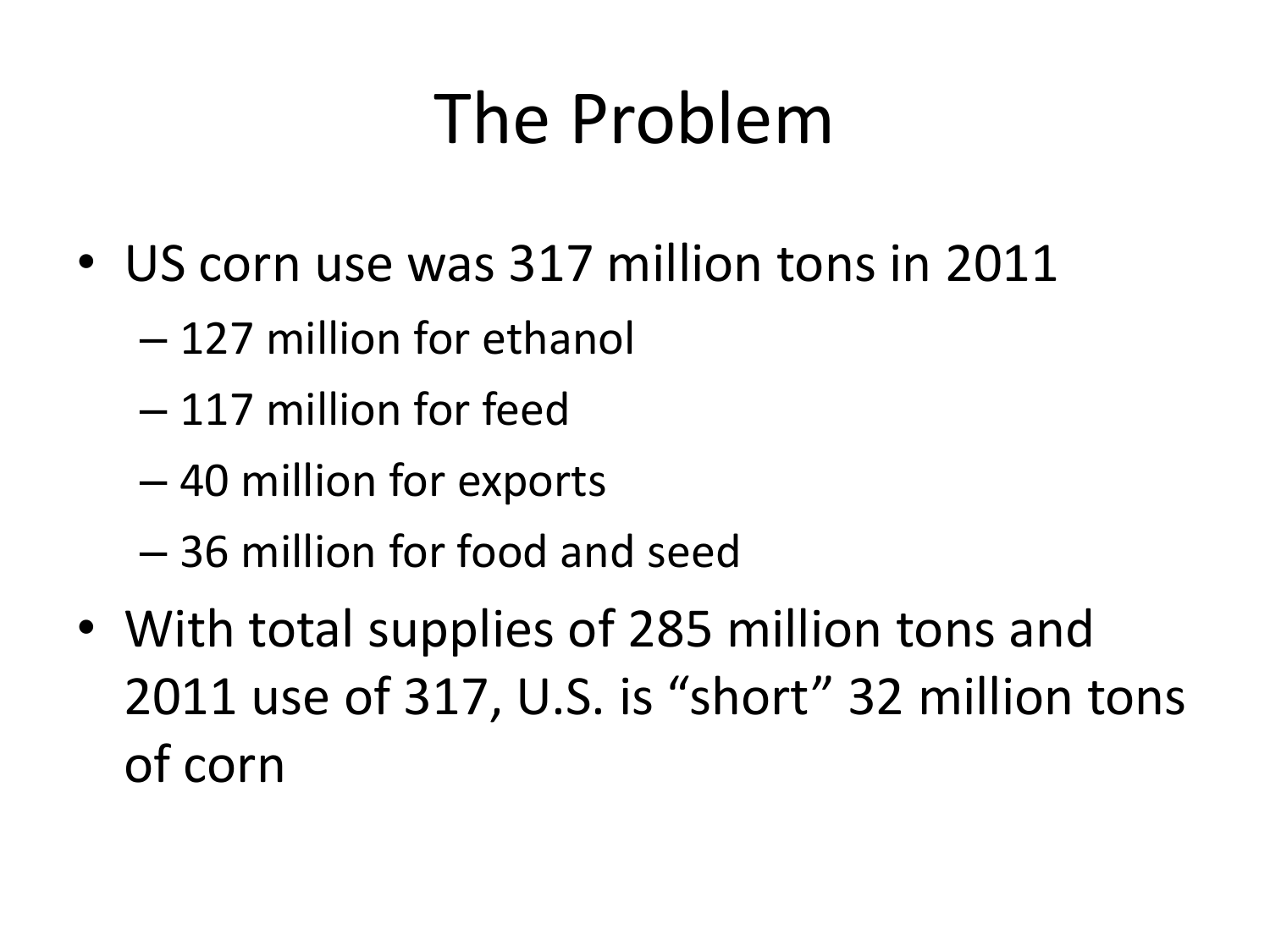### Price Movement

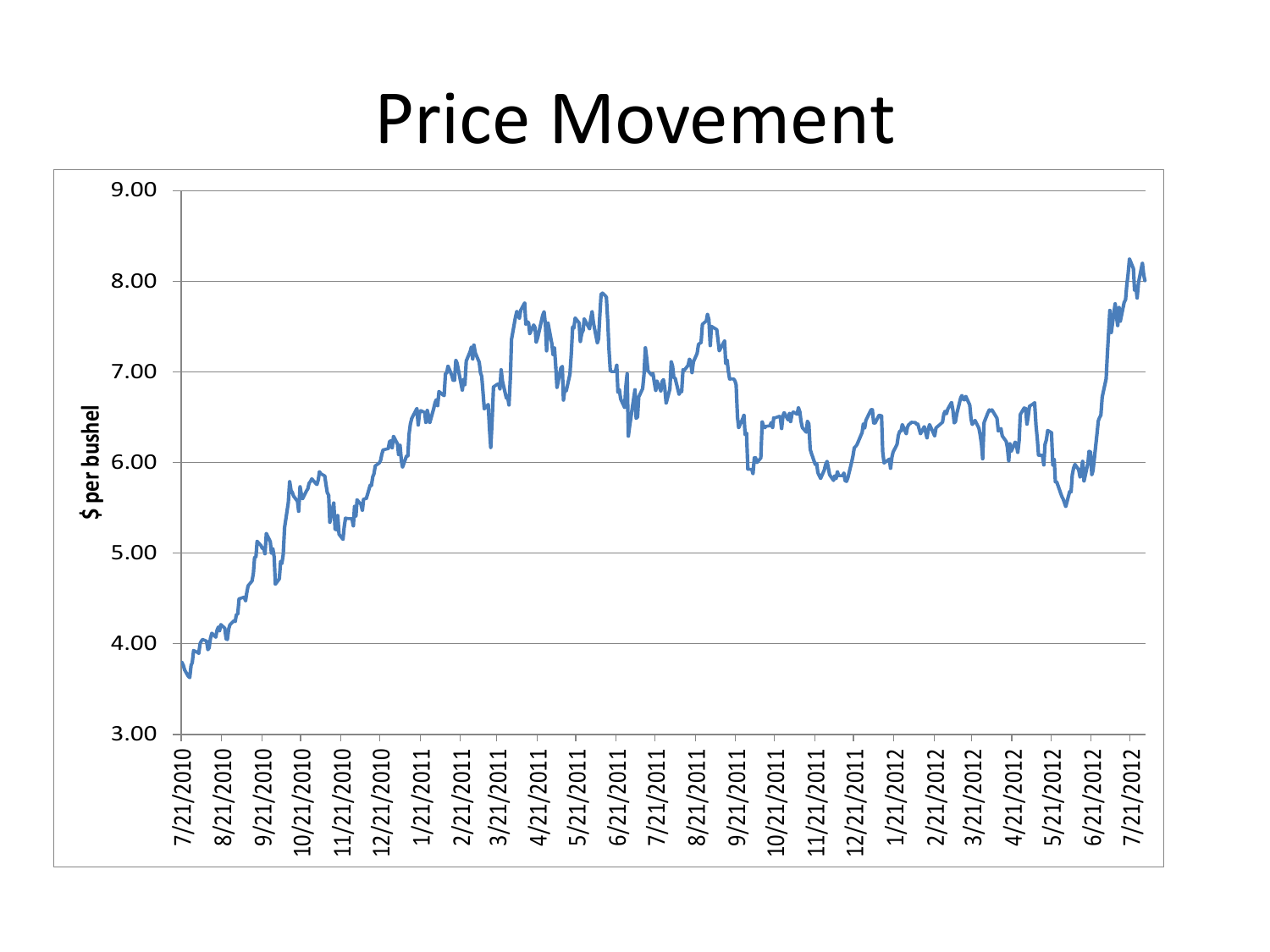# Some elasticity arithmetic

- Supply contracted by about 25%
- Price increased by about 50%
- Implied total demand elasticity = -0.5

- But price likely would have fallen in the summer without a drought
	- Price elasticity lower than -0.5 because demand for ethanol is likely quite price inelastic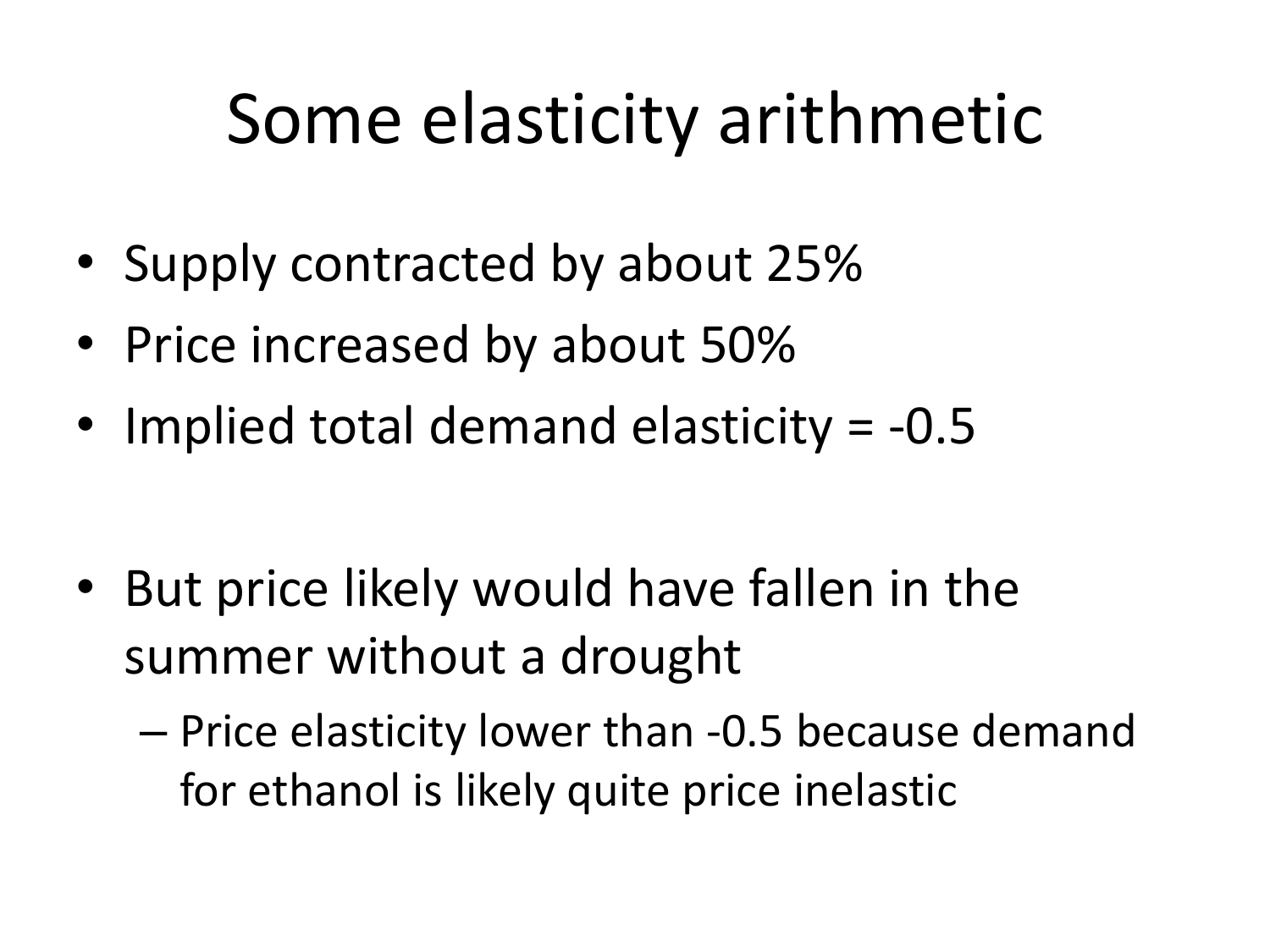#### **Ratio of US Ethanol Consumption to Gasoline Consumption since 2009**

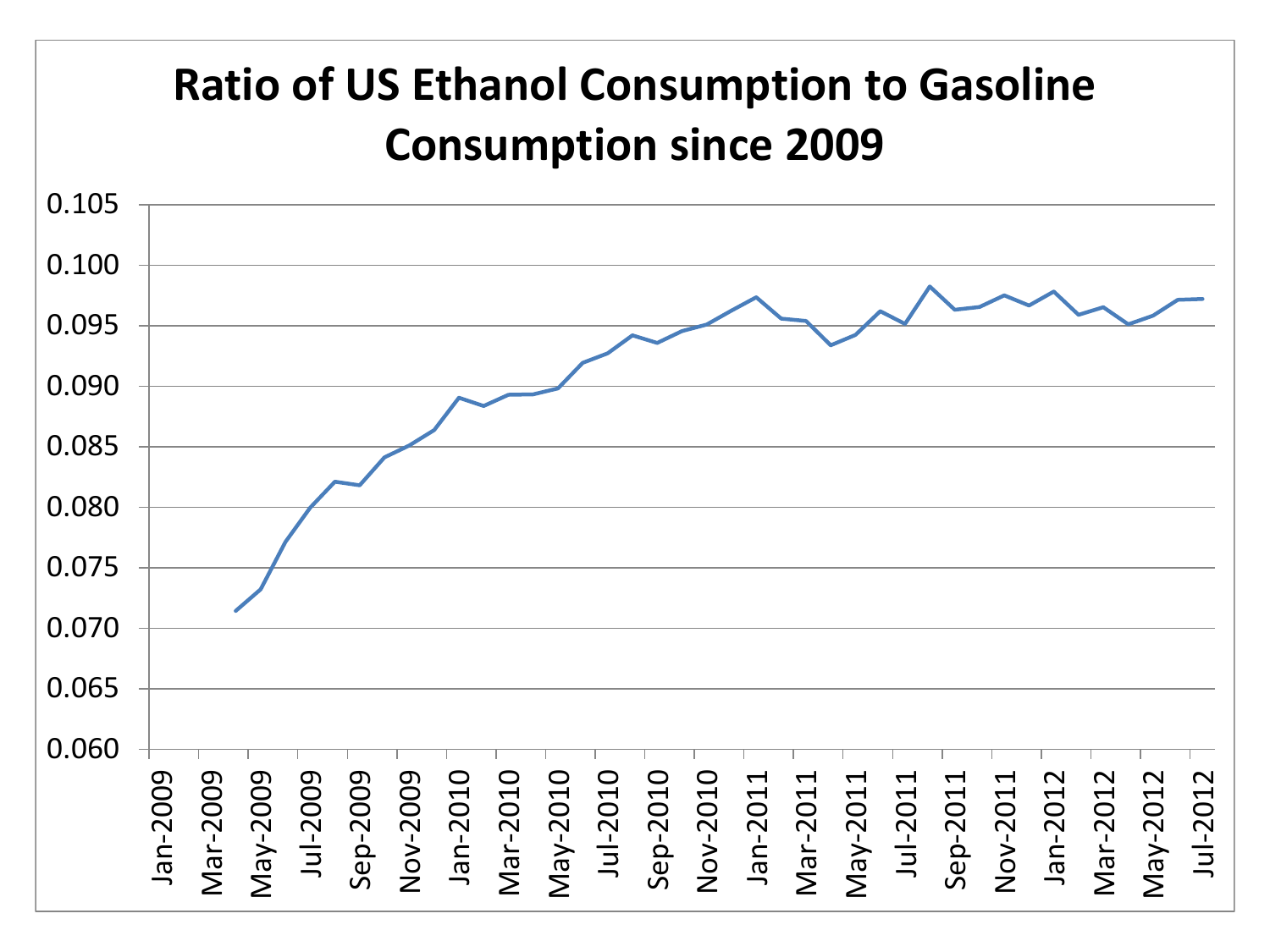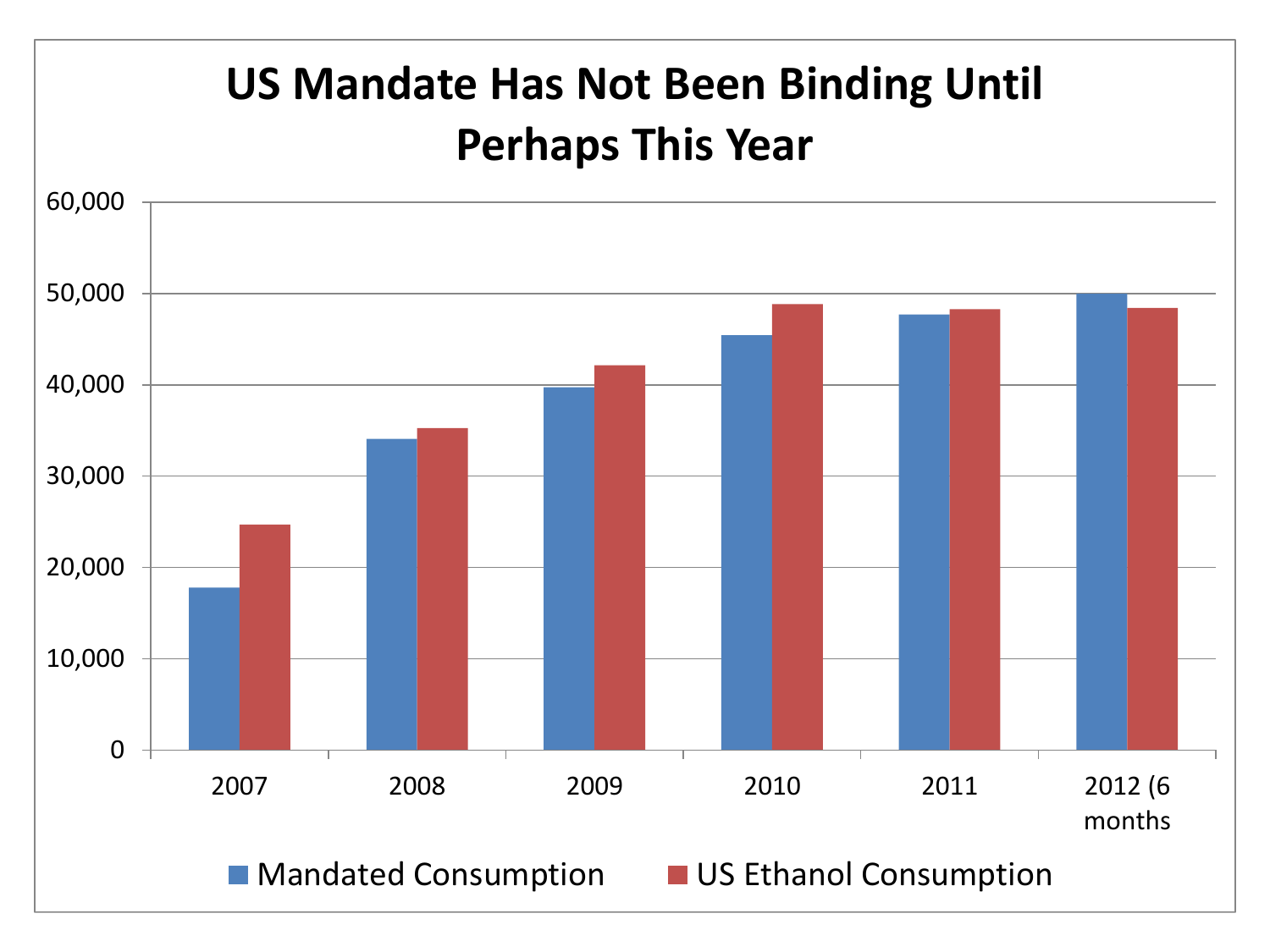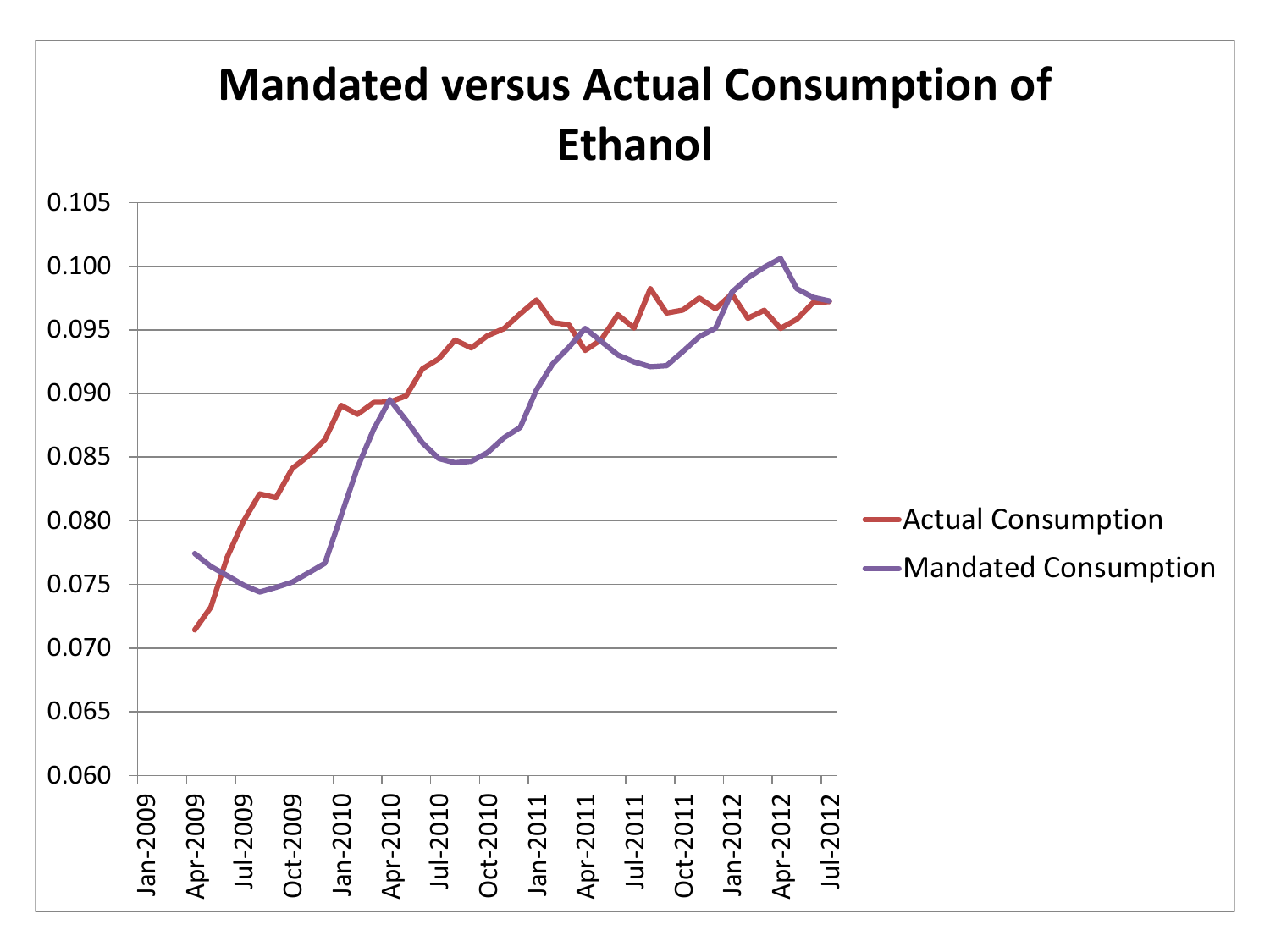## Current Situation

• Two U.S. governors at the behest of livestock industries have asked for a mandate waiver

• U.S. will be short of feed.

• Will waiver reduce ethanol consumption?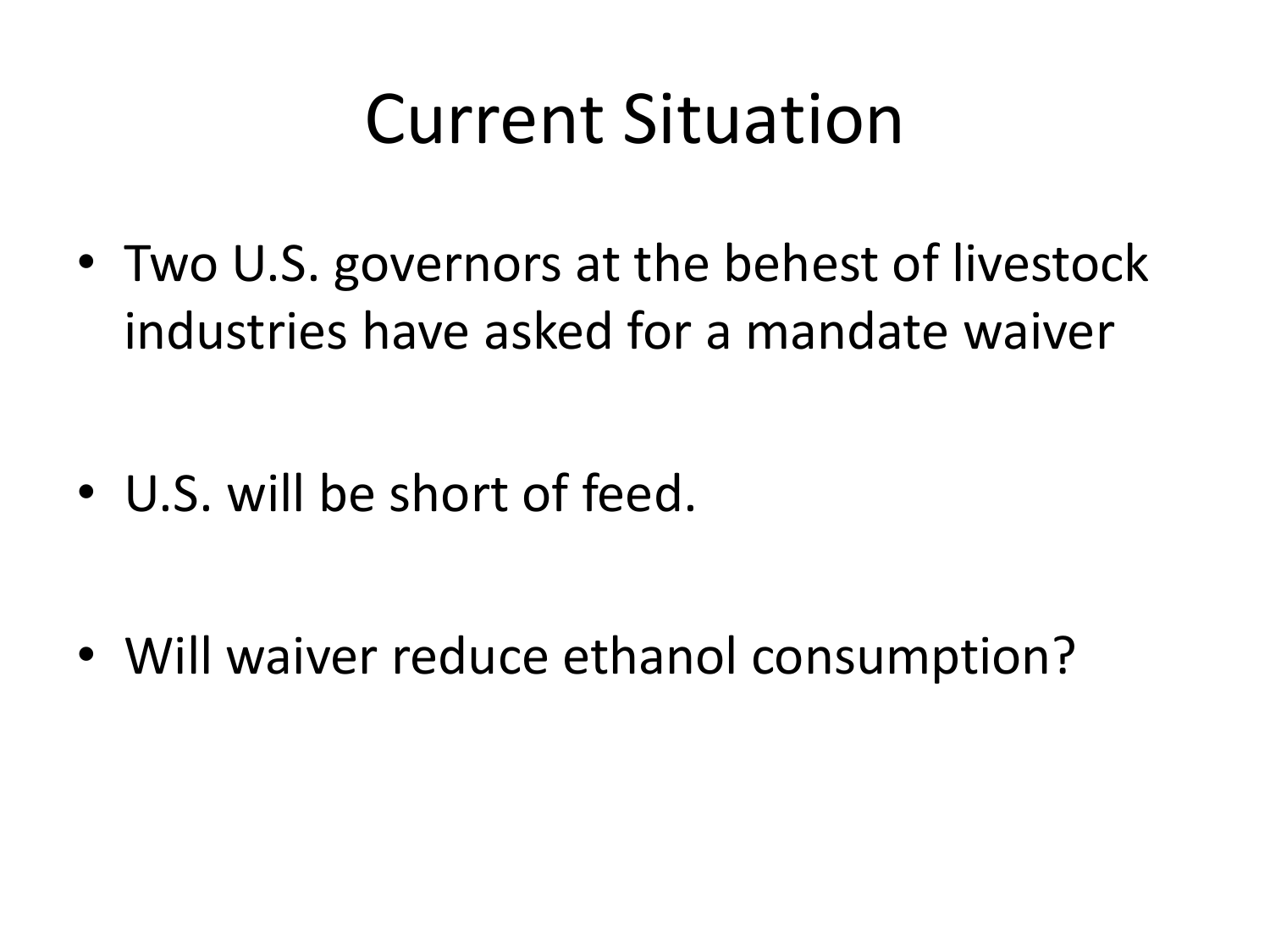### What is Demand Elasticity for Ethanol?

- Is ethanol a close substitute for gasoline?
	- In Brazil, yes if FFVs are using ethanol
	- In US, yes if ethanol is being used for its energy value as a fuel
- Or is ethanol a complement to gasoline?
	- Yes if Brazilian FFVS are running on gasoline and there is a 20% blend mandate
	- Yes if refineries are configured to need octane to produce 87 octane gasoline
	- Yes if oil companies are mandated to use ethanol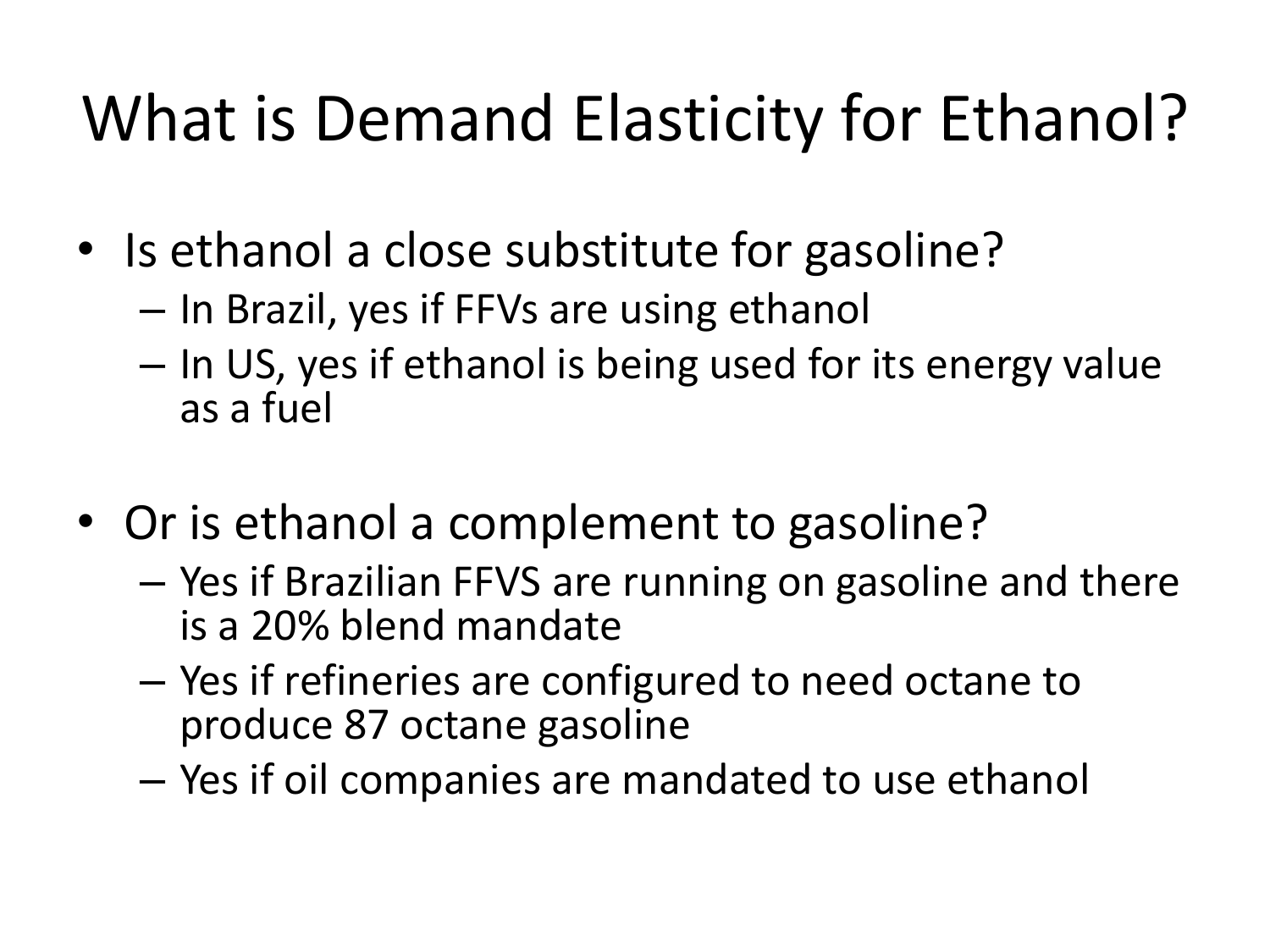### Will Refineries Switch from Ethanol?

- If switching costs are greater than the cost of using ethanol, refineries will not switch
- If waiver lasts 12 months, refineries will need to switch back in the fall of 2013.
- If price of ethanol < price of gasoline, no benefit from switching
- Some price of ethanol above price of gasoline will result in a benefit to switching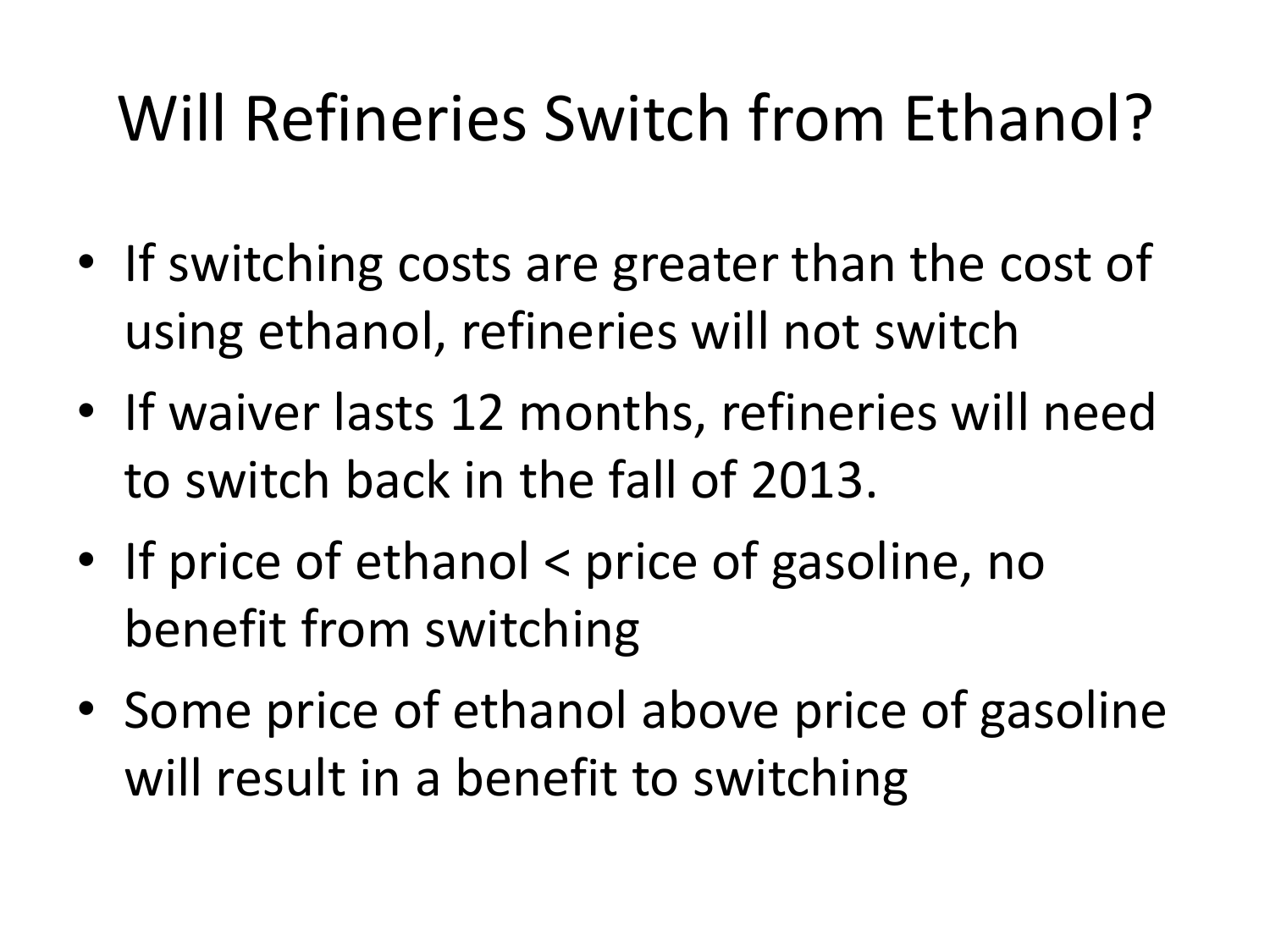# Switching Costs

- Fuel attributes regulated by EPA
- Different methods of meeting fuel standards, but costs of switching from one method to another are significant.

• Difficult for a non-insider to estimate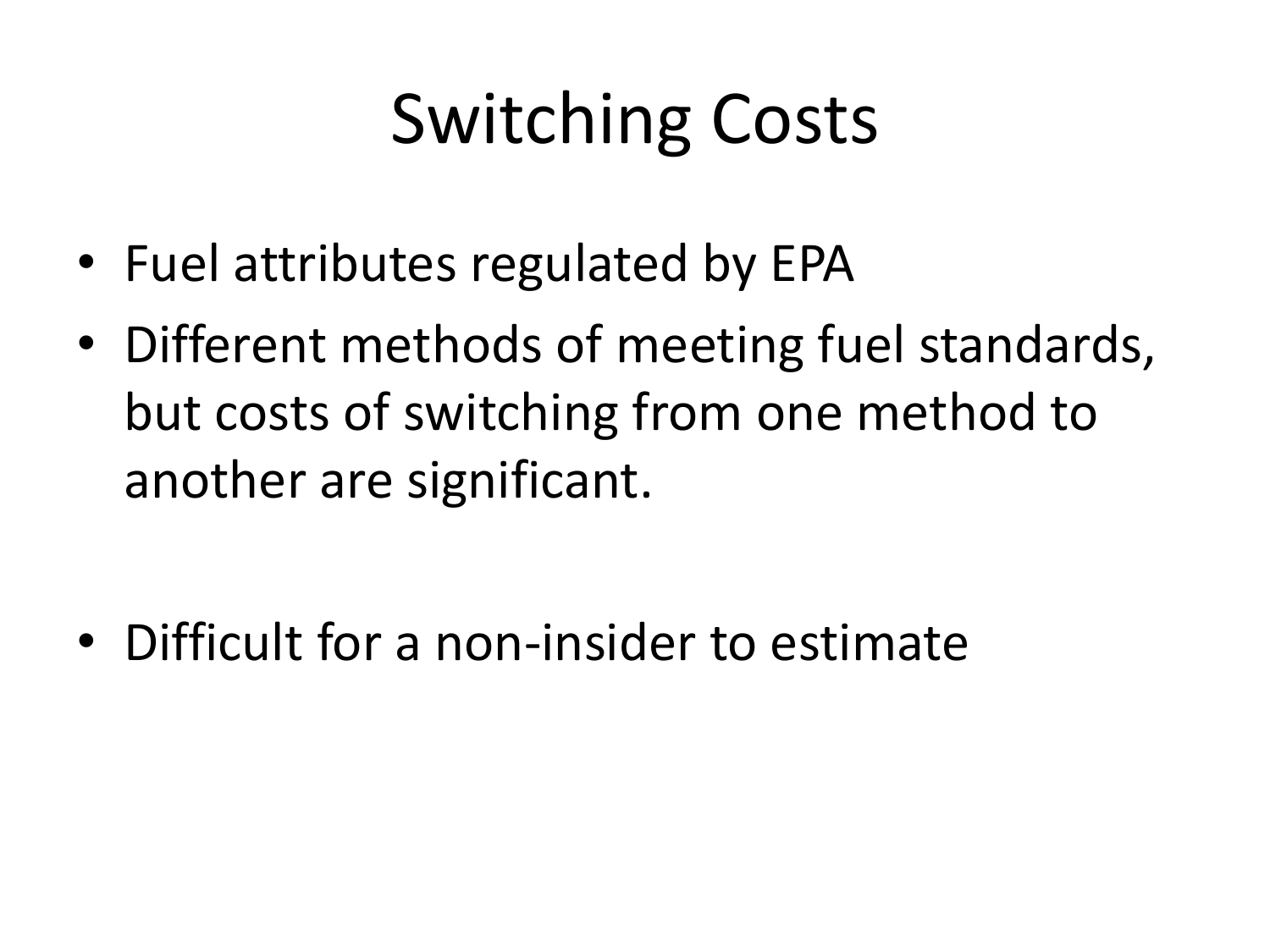

P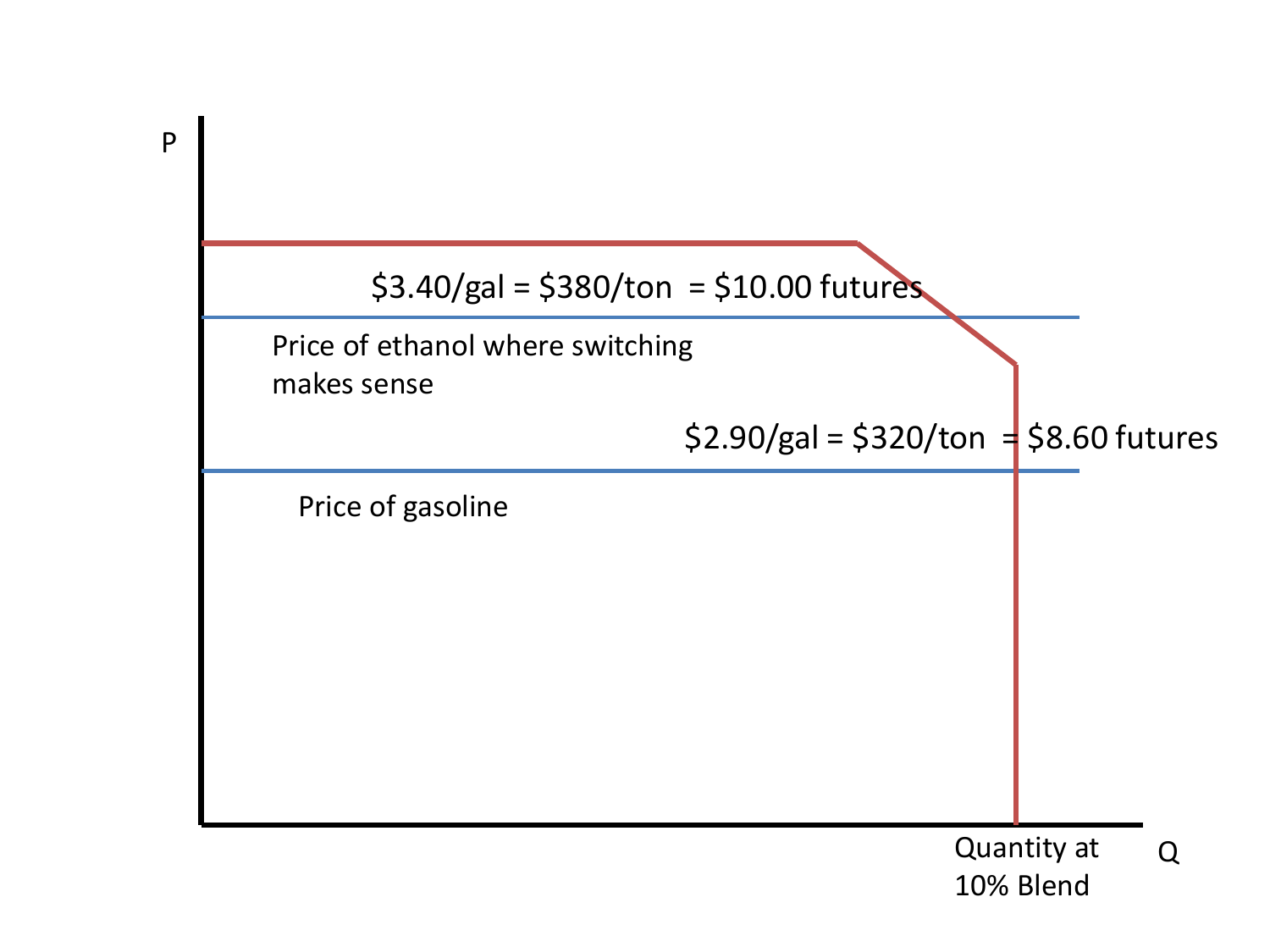## Observations

- Importance of reality of short-run inelasticities often overlooked by market-oriented economists
- Degree of long-run flexibility underestimated by industry-following economists
- Prediction:
	- Some low-cost, reversible flexibilities will be found by refineries if a waiver is granted so prices will not increase to \$10.00
	- But price of corn is too low now to induce switching. Price will have to rise